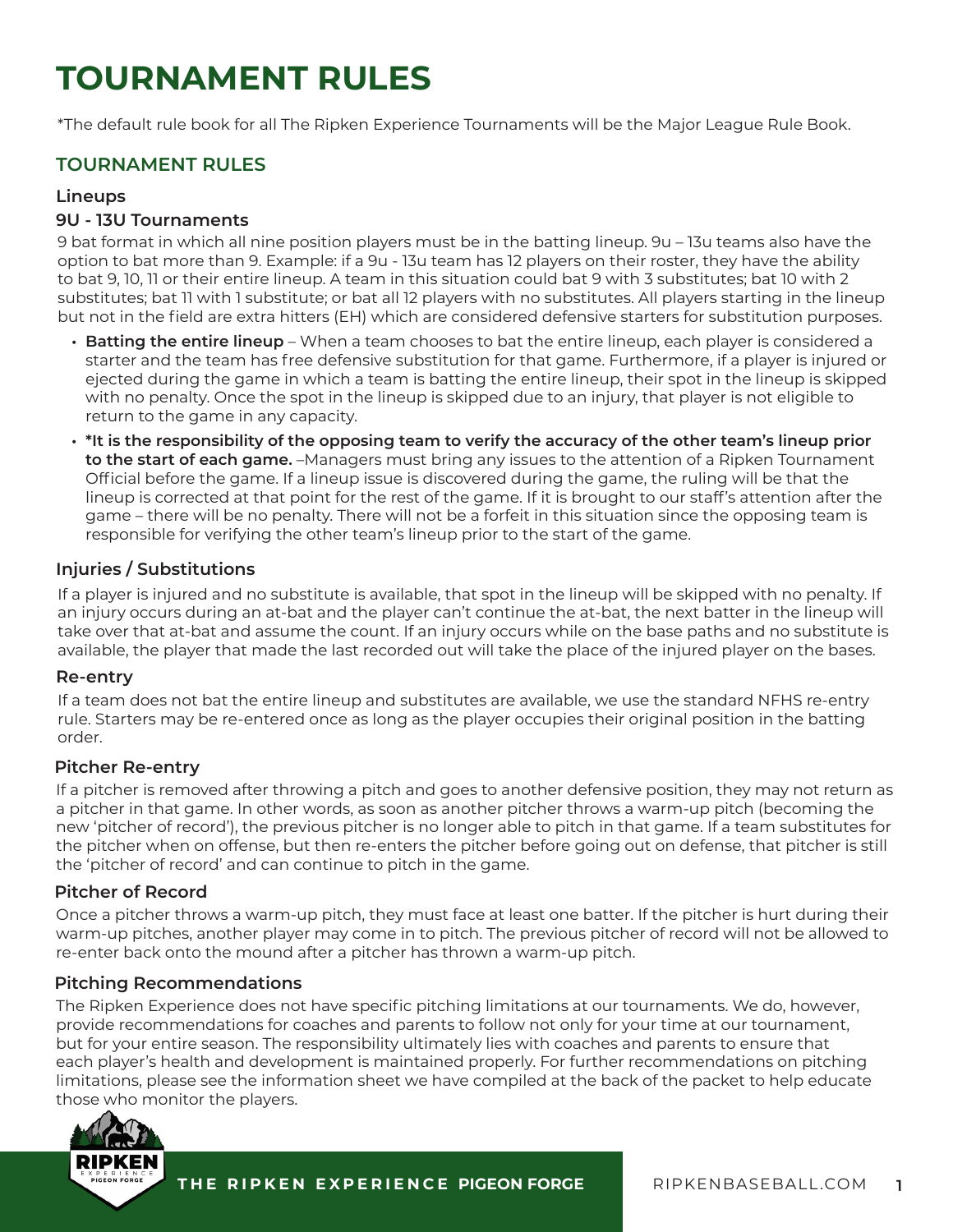# **Pitcher's Equipment**

Pitchers are allowed to wear a protective helmet or head gear. The helmet/head gear can't be glossy nor have anything else on it that can be deemed distracting to the batter (umpire's discretion). It is the umpire and Tournament Director's discretion to deem whether any other equipment or clothing that the pitcher is wearing is distracting to the opposing batter. This includes but is not limited to: Batting gloves, sunglasses, long sleeves, compression sleeves, athletic tape on wrist/arm, and two-toned fielder gloves.

## **Avoid Contact Rule**

Players must attempt to avoid contact with other players in tag-out situations. If, in an umpire's judgment, there is intentional contact, that umpire may call the runner out on that play. If the contact is judged as intentional and malicious, that umpire may also eject the player from the game. If a player is ejected for this reason, they may face suspension for their team's next game with the possibility of further sanctions as well. The Tournament Director on-site will make the final ruling on a possible suspension.

On force out situations, if the runner slides, they must slide directly into the base. A slide that is not directly into the base is grounds for an interference call (umpire's judgment) and the runner could be declared out. In this instance, the batter/runner could also be declared out if the fielder was attempting to make a play on that batter/runner. It is important to note that if the runner makes a legal slide directly into the base and contact is made with the fielder, interference will not be called.

## **Time Limit**

No new inning may start after the time limit elapses. The standard time limit for all age groups is 2 hours from the time of the first pitch of the game to the last out of an inning. Games can go into extra innings if the time limit has not expired. Pool play games can end in a tie. If the time limit is reached during an inning, that inning will be the last one of the game. If the home team is winning after the top half of that last inning, they will be declared the winner of the game and will not hit in the bottom half. If the home team is trailing and must hit in the bottom half of the last inning, the game will end the moment the home team scores the winning run or at the moment of their third out. If the time limit is reached during the bottom half of an inning and the home team is winning at that moment, we will let the current batter complete the at-bat and then the game will end. Elimination games – depending upon the format, elimination games may have a time limit. If so, the details will be placed on the game schedule. Consolation games will have a 2 hour time limit.

**• Time in-between innings** – Our expectation is that teams will take 2 minutes in between innings. **Pitchers are permitted to throw 8 warm-up pitches in their first inning of work or 5 warm-up pitches every other inning. If a catcher is still getting dressed, a coach should be ready to warm-up the pitcher.**

# **Extra Innings**

**Pool Play/Consolation Games** – If the score remains tied after regulation play AND the time limit has not been reached, the top of the next inning and each half inning thereafter will start with a runner on second base until there is a winner or the time limit is reached. The batter who leads off an inning shall continue to be the batter who would lead off the inning in the absence of this extra-innings rule. The runner on second base shall be the player (or substitute for such a player) in the batting order immediately preceding the batter who leads off the inning. \*NOTE: This rule only goes into effect if the game is tied AND the time limit has NOT been reached. If the time limit is reached, and the score is tied, the game will end in a tie. I Elimination Games – If the score remains tied after regulation play, the top of the next inning and each half inning thereafter will start with a runner on second base until there is a winner. The batter who leads off an inning shall continue to be the batter who would lead off the inning in the absence of this extra-innings rule. The runner on second base shall be the player (or substitute for such player) in the batting order immediately preceding the batter who leads off the inning.

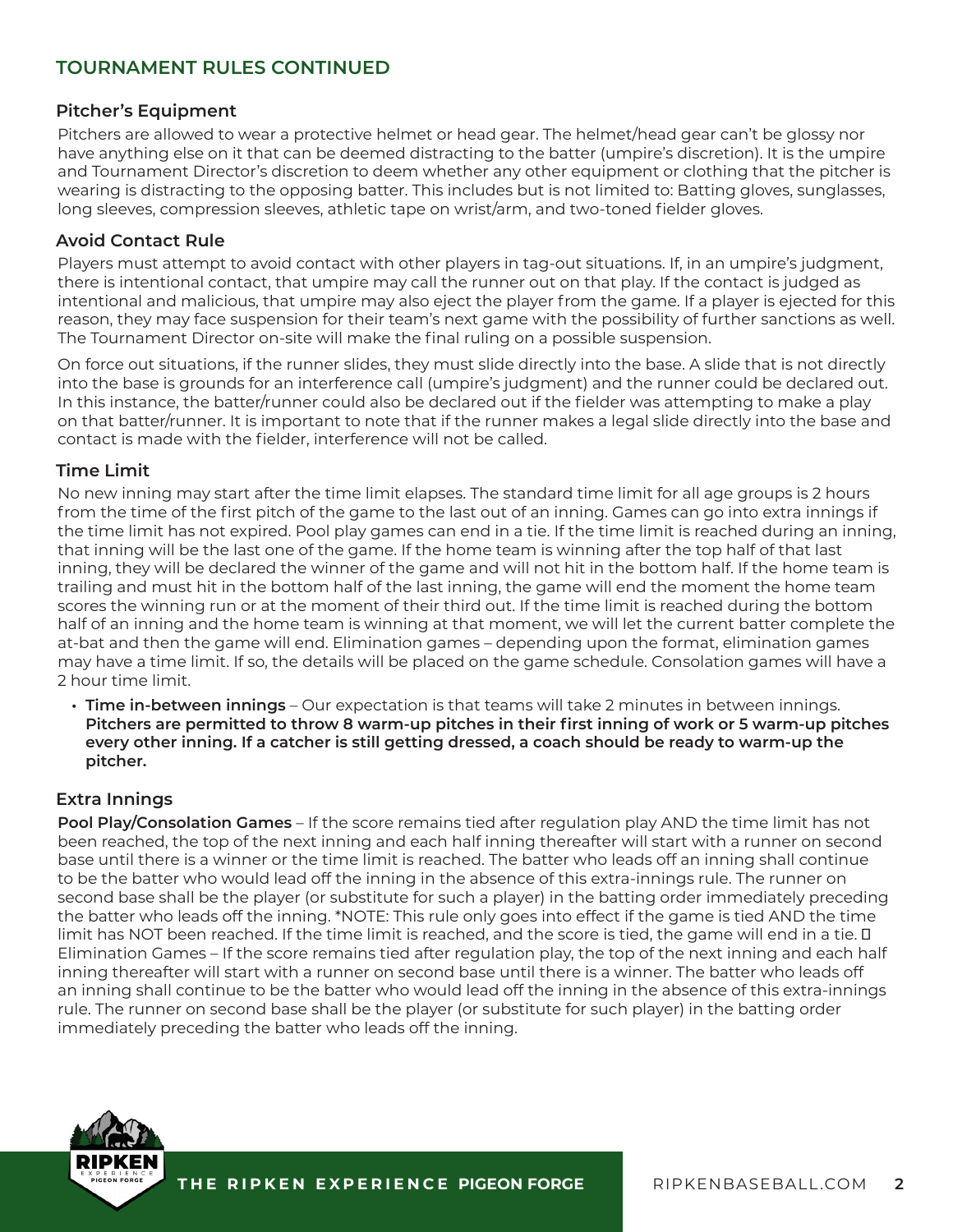#### **Intentional Delays**

Intentionally delaying a game to achieve a victory through the time limit is considered unsportsmanlike conduct and will not be tolerated at a Ripken Baseball Tournament. The umpires and/or tournament officials at the game reserve the right to eject a coach or player for intentionally delaying a game and possibly declare a forfeit to that team.

## **Intentional Walk**

Pitchers will no longer have to throw four pitches to intentionally walk a batter. A signal from the coach to the umpire, will be all that is required to intentionally walk the batter.

#### **Slash Bunt**

A slash bunt (aka butcher boy) is illegal in all age groups and the player will be called out if this play is attempted. A slash bunt is defined as a player showing bunt at any time during the pitch and then swinging at that same pitch.

#### **Tie Game in Pool Play**

Pool play games can end in a tie. A tie game in pool play equals  $\frac{1}{2}$  of a win and  $\frac{1}{2}$  of a loss for both teams toward their overall record and/or winning percentage. Therefore, a team that is 2-0-1 would have a winning percentage of .833 and a team that is 2-1-0 would have a winning percentage of .667. In other words, the 2-0-1 record is better than the 2-1-0 record.

## **Line-up Cards**

Teams must provide their own line-up cards. A copy should be given to opposing team each game.

#### **On-deck Batter**

All on-deck batters must stay near their team's dugout on the warning track with a helmet on.

#### **Official Scorebook**

The home team will keep the official scorebook.

## **Number of Players**

Teams are permitted to start and/or end a game with 7 players. Anything less than 7 available players at any time during a game will result in a forfeit for that team.

#### **Tie Breaker System**

#### **2 Team Tie Breaker**

When 2 teams are tied, follow the list below until the tie is broken

- Head-to-head results (if applicable)
- Least runs allowed (average per games played)
- Lowest single game runs allowed
- Each subsequent lowest single game runs allowed (2nd lowest for each team, 3rd lowest, etc.)
- Highest average run differential per games played
- Highest single game run differential
- Each subsequent highest single game run differential (2nd highest for each team, 3rd highest, etc.)
- Coin flip

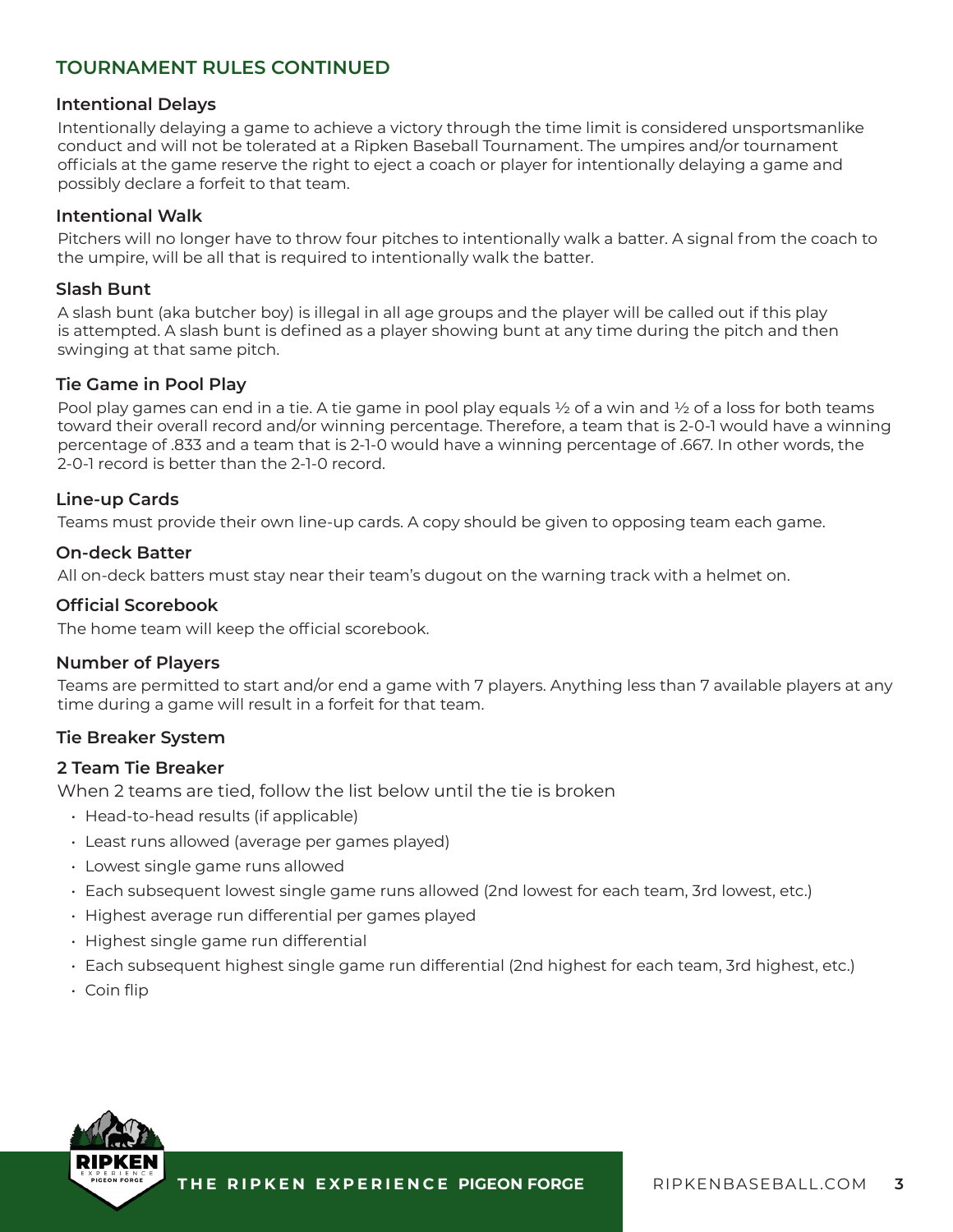# **3 or more Team Tie Breaker**

If 3 or more teams are tied with the same record or winning %, use the following to break the tie

- Head-to-head results (only applicable if all of the tied teams played each other)
	- If one team beat all of the other tied teams, they will be the highest seed of the tied teams. (Even if all tied teams have not played each other)
		- Continue to use head to head results to seed the rest of the teams in the tie
	- If one team has been beaten by all of the other tied teams, they will be the lowest seed of the tied teams. (Even if all tied teams have not played each other)
	- If all tied teams have the same record against each other, then they are tied at head-to-head and you move to the next item on the list (least runs allowed)
	- If all of the tied teams did not play each other, head-to-head is not applicable.
- Continue down the 2-Team Tie Breaker list as stated above

When 2 teams are tied at any one of the criteria, we revert back to the beginning of the 2-Team Tie Breaker system (head-to-head).

## **3 or more Team Tie Breaker Examples**

## **Example 1**

| Team A | $2-1$ | 15 runs allowed |
|--------|-------|-----------------|
| Team B | $2-1$ | 16 runs allowed |
| Team C | $2-1$ | 16 runs allowed |

- Team A beat Team B / Team B beat Team C / Team C beat Team A
- All 3 teams are tied at head-to-head
- $\cdot$  Go to next criteria least runs allowed: Team A is the highest seed of the 3 tied teams
- There now exists a tie between Team B and Team C and since this is now a 2-team tie, we revert back to the beginning of the 2-Team Tie System (head-to-head) which makes Team B the next highest seed of the 3 teams since Team B beat Team C.

#### **3 or more Team Tie Breaker Examples Continued**

#### **Example 2**

| Team A | 1-1     | 12 runs allowed |
|--------|---------|-----------------|
| Team B | 1-1     | 13 runs allowed |
| Team C | 1-1     | 15 runs allowed |
| Team D | 1-1     | 16 runs allowed |
| Team E | $1 - 1$ | 16 runs allowed |
| Team F | 1-1     | 17 runs allowed |
|        |         |                 |

- Team D beat Team E
- This is a 6-team tie at a 1-1 record
- Since all of the teams in the tie did not play each other, head-to-head is not applicable for this 6-team tie and we move to least runs allowed. Based on the 'least runs allowed' criteria, Team A is the highest seed of this group, followed by Team B and then Team C.
- Team D and Team E are locked in a 2-team tie at least runs allowed so we revert back to the beginning of the 2-team tie breaker system (head-to-head). In this case, Team D beat Team E so Team D is the higher seed over Team E.
- Team F is the lowest seed of this group of 6 tied teams.

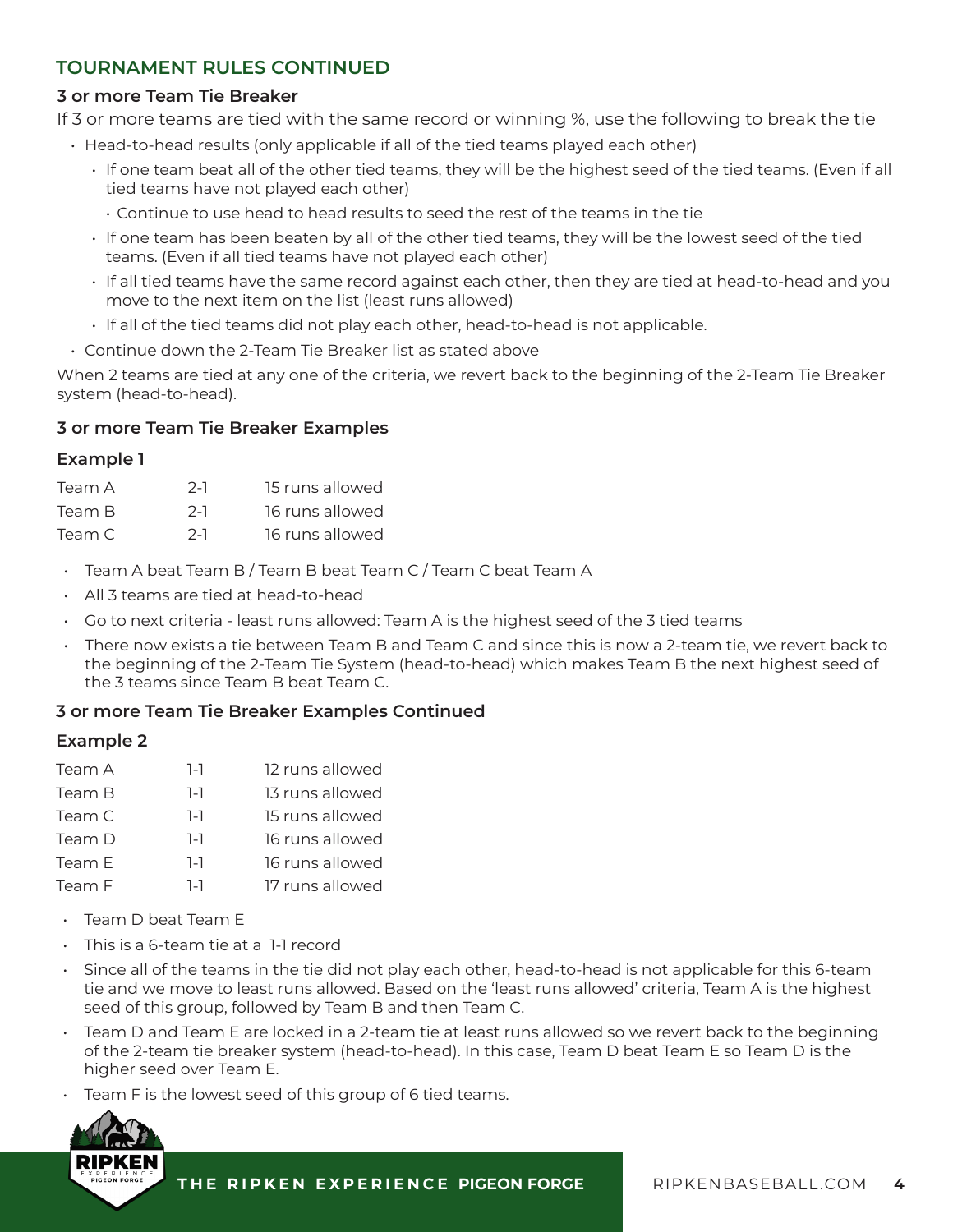# **Winning %**

If teams play an uneven number of games during pool play, winning percentage will be the first tie breaker used to determine the final seeds. Example: Team (A) goes 4-1 in pool play and finishes with a winning % of .800. Team (B) goes 3-1 in pool play and finishes with a winning % of .750. Therefore, Team (A) will be seeded higher than Team (B) due to having a higher winning %.

## **Jewelry**

In general, jewelry is not permitted during game play. Breakaway nylon necklaces are allowed (must be breakaway such as Phiten or Monsoon necklaces). Rubber bracelets that are not a distraction are also permitted. Jewelry worn for medical reasons is also allowed (in this case, it must be taped to the body). Any item that is deemed unsafe or distracting (Tournament Director's judgment) will not be allowed. The team will receive a warning if a player wears improper jewelry during the game and any players found wearing improper jewelry after the team warning will be ejected for the remainder of the game.

#### **Casts**

Orthopedic casts can be worn if there is no exposed metal. Ripken Baseball requires casts be padded. The Tournament Director and Certified Athletic Trainer or Emergency Personnel on site have final judgement as to its safety.

# **Cell Phones / Electronic Devices**

Cell phones, iPad, and other electronic devices are permitted in the dugout only during the game. A coach, manager, or scorekeeper is not permitted to have them on the field during the game.

#### **Pool Protection**

Due to varying tournament formats throughout the year, pool protection will not be utilized for each tournament. If pool protection will be in use, it will be detailed on the game schedule for that tournament. If there are no pools, we will not use pool protection. If pool protection is used it will be used during the first round of single elimination play of a tournament to ensure that a team will not play another team from their pool in that first round. For example, for tournaments in which 4 teams advance and the 4th team is a "wildcard", the matchup is normally 1 seed vs. wildcard and 2 seed vs. 3 seed. With "pool protection", if the wildcard team is from the same pool as the 1 seed, the matchup would change to 1 seed vs. 3 seed and 2 seed vs. wildcard.

#### **Forfeits**

If a team chooses to forfeit a pool play game, they are not eligible for the championship round and face suspension in future Ripken Baseball tournaments. The final score of the forfeited game will be based on the team giving up a run per inning for a complete game (e.g. for a 6-inning game the score would be 6-0).

- If a team chooses to forfeit a consolation or elimination game, they face suspension in future Ripken Experience tournaments.
- If a team chooses to forfeit a championship game, they are not eligible for tournament awards
- The Ripken Experience will attempt to replace a forfeited team in an elimination game if possible
- If a game becomes a forfeit after it has started due to a team having less than the required 7 available players, the official score of that game still follows the guidelines above no matter what the score was at the time of the forfeit.

\*If a team is found to be using an illegal player (i.e. not age eligible) the team will be **ejected** from the tournament immediately. All previously played games will be reverted to a forfeit with score of 6-0. **No credits or refunds will be given to the ejected team**.

**\*Ripken Staff reserves the right to declare the game a forfeit if an ejected individual does not leave the complex within a reasonable amount of time.**

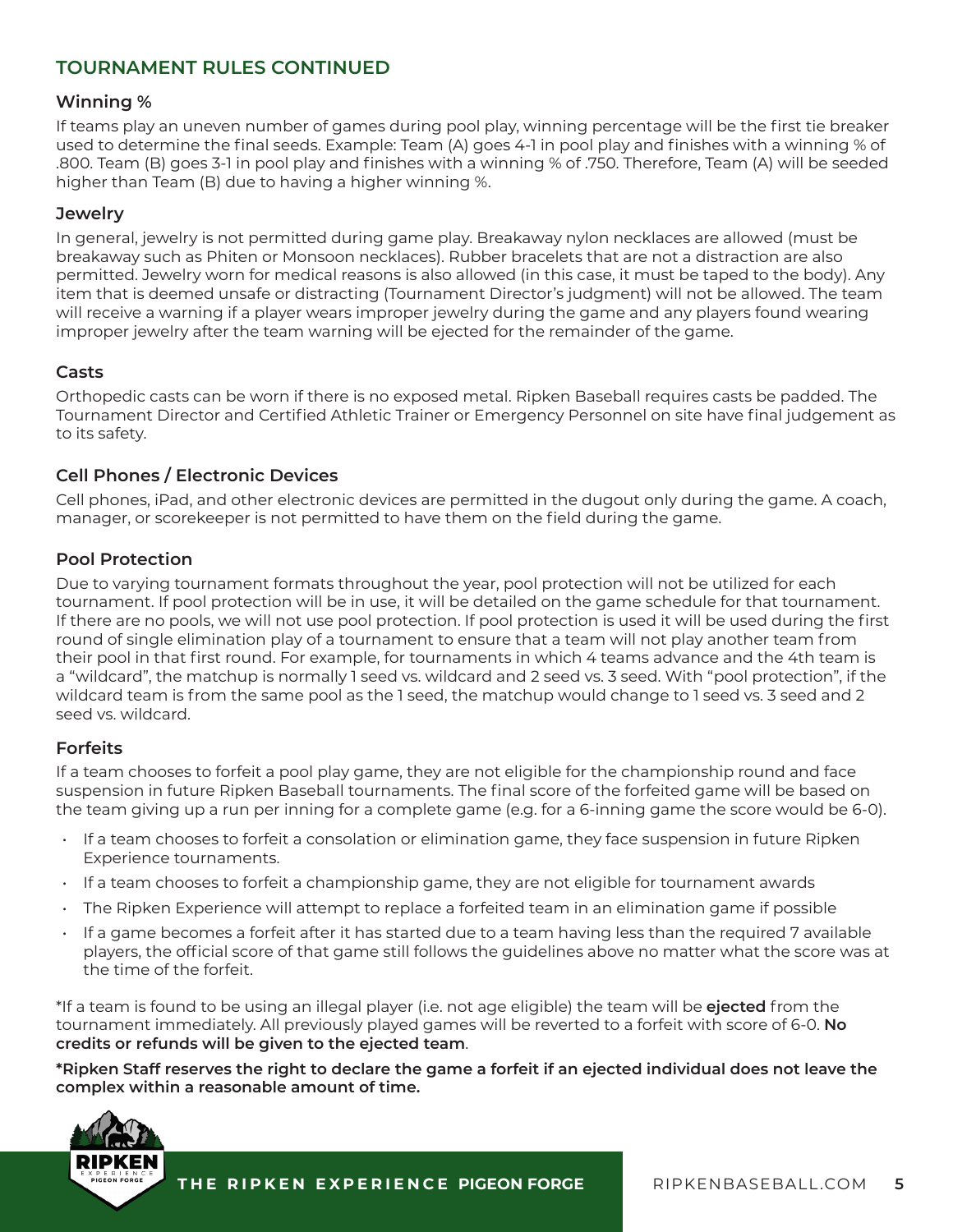## **Protests**

It is the responsibility of the manager and/or coach of a team to stop the game at the time of the play and ask for a Ripken Tournament Official if they feel that a ruling during a game is incorrect (there is a radio or tournament official at each field for this purpose). **A game should never be stopped for umpire judgment calls as those cannot be protested**. Our staff will do everything possible to resolve issues as they occur.

#### **Mound Visits**

The pitcher must be removed on the second mound visit in an inning for all age groups.

## **Balks**

We follow the NFHS rules pertaining to balks. For the 10u age group, there will be one warning per pitcher issued for a balk. There will be no warnings issued for the 11u, 12u & 13u age groups. Additionally, pitchers are no longer allowed to step toward 3rd base without making a throw (the fake to 3rd base, throw to 1st base move is now a balk).

## **Proper Cheering / Noise Makers**

All individuals (players, coaches, parents, and fans) are expected to cheer in a positive manner for their own team and never in a negative manner toward the opposing team. Noise makers are not permitted in the dugouts and if they are used by parents/fans, they must not cause any sort of distraction to the opposing team. Because the term "distraction" can be subjective, if an issue arises at a field involving noise makers, then Ripken Baseball staff may mandate that they not be used during moments of game play. They would only be permitted to be used when the ball is dead or in between innings. If that stipulation is not followed, the noise makers would be prohibited all together for that team for the remainder of the tournament.

## **Expected Behavior**

Negative behavior/bad sportsmanship at youth sporting events has become a major issue. The Ripken Experience Tournaments are not immune as we still see coaches and parents that choose to act in a negative manner toward the opposing team or an umpire from time to time. Please remember that the games are for the kids, not the adults, and we expect each adult to set a positive example for the players through their words and actions.

Everyone that attends a tournament is expected to act in a positive manner, no matter the outcome of a play, call by an umpire, or the game itself. We simply ask the following:

- Let the players play
- Let the coaches coach
- Let the umpires umpire

Moreover, even when you're not on The Ripken Experience complex, your personal behavior is a reflection on your team and The Ripken Experience. We expect players, parents, coaches and family members to act in a positive manner at all times – with respect for people and property throughout our local community.

# **Mercy Rule**

For all games – 15 runs after 4 innings or 10 runs after 5 innings.

#### **Confinement To The Bench**

The Ripken Experience Tournament Directors as well as the Umpires working a game have the ability to confine a manager or coach to the bench. If this step is enacted, that individual will not be able to leave the bench/dugout. The only exception that will be allowed is for a manager/coach to attend to an injured player on the field. If an individual that is confined to the bench violates this stipulation, they will be ejected from that game and will face further suspension as well.

# **General Fair Play / Sportsmanship**

Intentional disregard for the stated rules (or the spirit in which those rules exist) as well as obvious unsportsmanlike behavior will not be tolerated and will place the individuals and/or teams involved at risk for a possible forfeit or banishment from any future The Ripken Experience tournaments. We do hold the right to alter tournament seeds for teams failing to abide by our general fair play and sportsmanship guidelines.

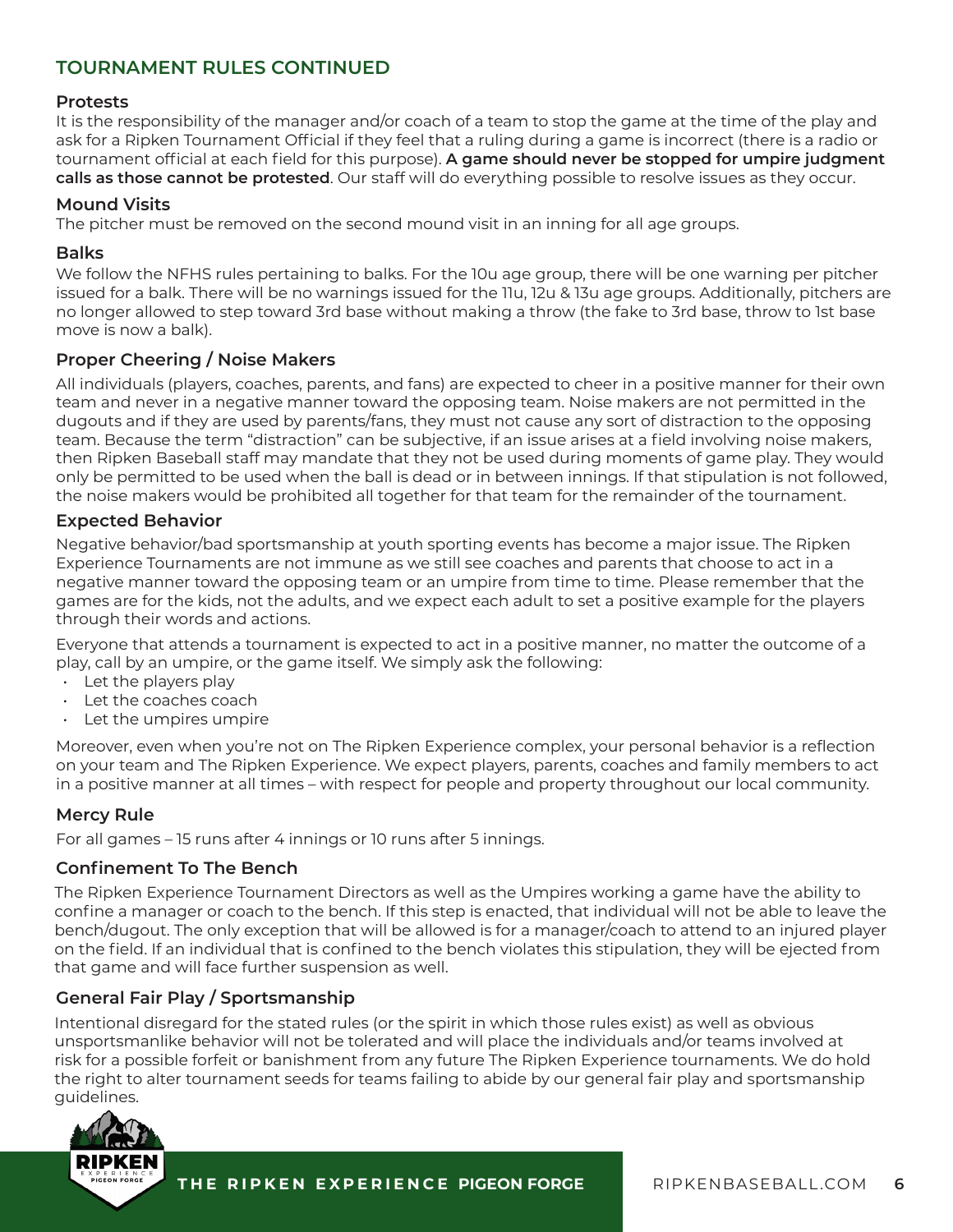## **Bat Restrictions**

Coaches are responsible for checking all of their player's bats before playing in the tournament. Please make sure all bats meet the guidelines below.

- **• 9u 13u:** All bats must have either the BPF 1.15, USA Baseball, or BBCOR designation displayed on the bat. No other weight or size restrictions for 9-12u. 13u must use bats with -8 or heavier. Coach Pitch bats not permitted in any age group.
	- **• Penalty for use of an illegal bat:** If the umpire discovers that a batter enters the batter's box with an illegal bat, the batter will be called out (even if a pitch has not been thrown). If the illegal bat is discovered after the ball is put into play (but before the next pitch is thrown to the next batter), the defensive team will have the choice of the result of play or the batter being called out and all runners returning to the base occupied before the pitch. An appeal on the legality of the bat must be made prior to the next pitch thrown to the next batter or the result of the previous atbat will stand. Second Offense – If a team is found in violation of this rule a second time (either in the same game or in any other game throughout the tournament), in addition to the previous penalty, the manager will be immediately ejected and could face further suspension.
- **• Altered / Damaged Bats:** Damaged or Altered bats (shaved, rolled, or in any other way altered to increase performance) are not permitted in any way. Any player using an altered bat will be ejected from the game and their at bat will be recorded as an out. All runners will go back to the base they occupied when the batter put the ball in play. The player ejected for use of an altered bat may also face further suspension.
- **• Thrown Bats:** Using umpire discretion, if a thrown bat by a player is said to be of concern for player safety the following steps will be taken:
	- Teachable moment / explanation
	- Verbal warning (1 per player)
- Removal from remainder of game (to be treated as ejected/injured player at no penalty)
- **• Wood Bats:** Wood bats are permitted in all tournaments. Composite bats are also legal.
- **• Bat Sensors:** Sensors built inside the handle of the bat are legal. Sensors that are an addition to the exterior of the bat are not permitted. In case of a discrepancy, the Tournament Director will deem whether a sensor is permitted.

# **Ejection / Suspension Policy**

**• Managers / Coaches:** Managers or coaches (or scorekeepers or anyone else that is in the dugout or on the field during a game) that are ejected from a game (either by an umpire or by a Ripken Official) must leave the facility immediately and will automatically be suspended for 1 additional game. The Tournament Director may also lengthen the suspension to more games or expulsion from the facility for a period of time.

If a manager or coach is ejected from a game twice during the same tournament, they will be suspended for the remainder of the tournament.

- **• Players:** If a player is ejected from a game they may face further suspension.
- **• Parents / Fans**: If a fan or parent is ejected from a game (either by an umpire or a Ripken Baseball Official), they must leave the facility immediately and will be suspended for the remainder of the event.

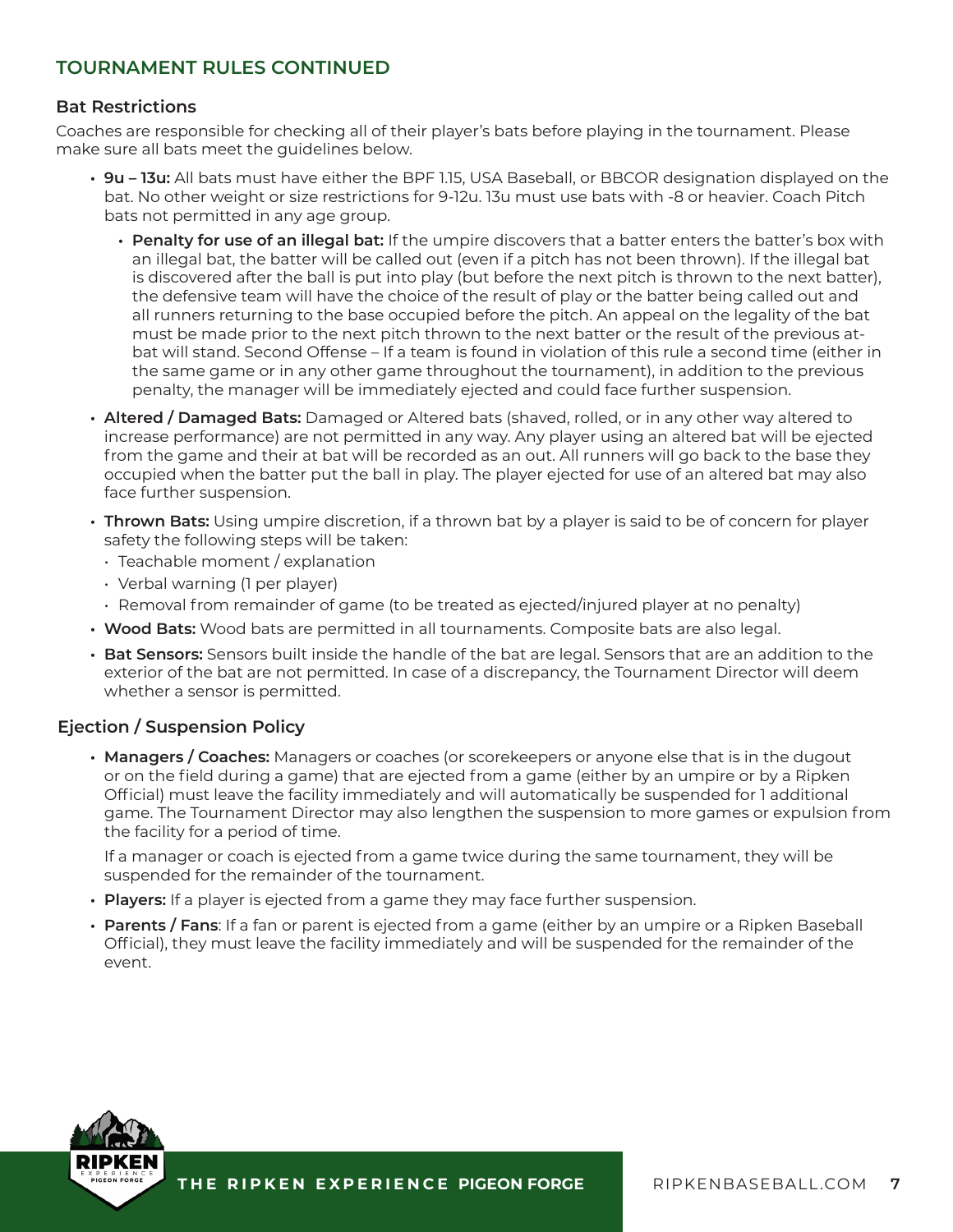# **PRE-GAME WARM-UP GUIDELINES**

## **General Guidelines**

- Respect all tournament facilities (clean up all trash and equipment)
- Teams must warm-up/practice in designated areas only
- No infield/outfield is permitted on the game fields at any location
- Each team must make sure that the starting pitcher is ready by game time
- Teams that do not follow these guidelines can be banned from practice areas
- See a Ripken Tournament Official if any problems/conflicts arise

# **Facility**

There are 15 batting cages at the facility and several practice areas that are to be shared by all tournament teams in the following manner:

- Each team is permitted to use only 1 cage at a time before their game
- Designated practice areas include:
	- RIP Circle (synthetic turf circle between Flour and Isotopes)
	- Synthetic turf area behind RIP Circle
- $\cdot$  Teams may throw in the outfield or run along the warning track right before the game
- Pitchers are to warm-up in bullpen areas only

# **RULES SUMMARY SHEET**

| <b>RULE</b>                                          | 9U                                                                                                                                                  | <b>10U</b>                           | <b>11U</b>                           | <b>12U</b>                           | 13U                                  |
|------------------------------------------------------|-----------------------------------------------------------------------------------------------------------------------------------------------------|--------------------------------------|--------------------------------------|--------------------------------------|--------------------------------------|
| <b>BASE DISTANCE</b>                                 | 60'                                                                                                                                                 | 70'                                  | 70'                                  | 70'                                  | 80'                                  |
| <b>PITCHING</b><br><b>DISTANCE</b>                   | 46'                                                                                                                                                 | 46'                                  | 50'                                  | 50'                                  | 54'                                  |
| <b>GAME LENGTH</b><br><b>COMPLETE GAME</b>           | <b>6 INNINGS</b><br><b>4 INNINGS</b>                                                                                                                | <b>6 INNINGS</b><br><b>4 INNINGS</b> | <b>6 INNINGS</b><br><b>4 INNINGS</b> | <b>6 INNINGS</b><br><b>4 INNINGS</b> | <b>7 INNINGS</b><br><b>4 INNINGS</b> |
| <b>LEADS</b>                                         | <i><b>*CROSSES PLATE</b></i>                                                                                                                        | <b>YES</b>                           | <b>YES</b>                           | <b>YES</b>                           | <b>YES</b>                           |
| <b>STEALING</b><br><b>INCLUDING</b><br>HOME)         | <i><b>*CROSSES PLATE</b></i><br>*Immediate dead ball call if they leave too early (1st offense per team -<br>warning / 2nd offense - runner is out) | <b>YES</b>                           | <b>YES</b>                           | <b>YES</b>                           | <b>YES</b>                           |
| <b>RUN ON</b><br><b>DROPPED</b><br><b>3RD STRIKE</b> | <b>NO</b>                                                                                                                                           | <b>YES</b>                           | <b>YES</b>                           | <b>YES</b>                           | <b>YES</b>                           |
| $\sqrt{2}$                                           |                                                                                                                                                     |                                      |                                      |                                      |                                      |

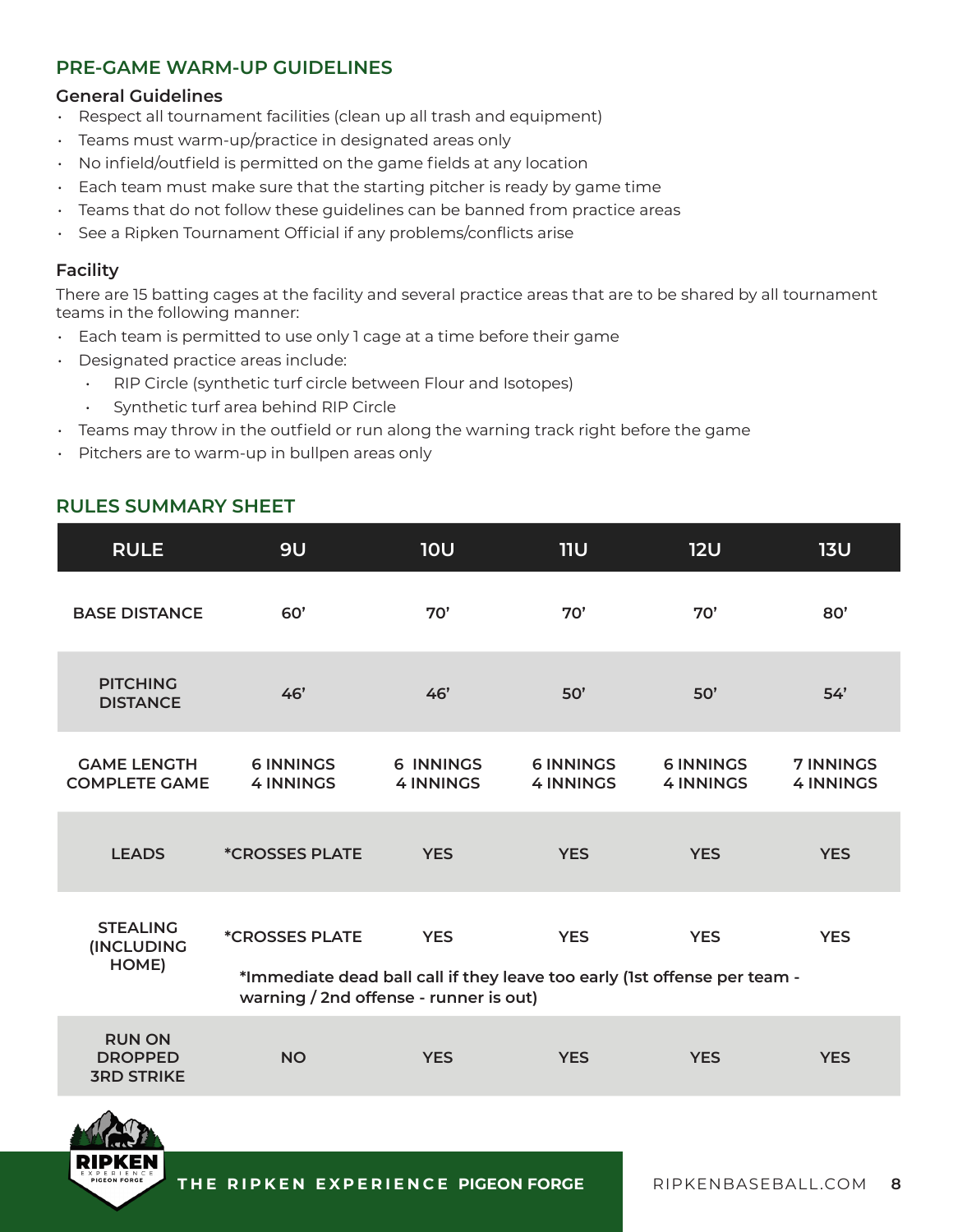# **RULES SUMMARY SHEET CONTINUED**

| <b>RULE</b>                         | <b>9U</b>                                                                                                                                                                                                                                                                                                                                                                                              | <b>10U</b>                                                | 11U                                                                                                                                                                                                                                                                                                                                                                                    | <b>12U/13U</b>                   |  |  |
|-------------------------------------|--------------------------------------------------------------------------------------------------------------------------------------------------------------------------------------------------------------------------------------------------------------------------------------------------------------------------------------------------------------------------------------------------------|-----------------------------------------------------------|----------------------------------------------------------------------------------------------------------------------------------------------------------------------------------------------------------------------------------------------------------------------------------------------------------------------------------------------------------------------------------------|----------------------------------|--|--|
| <b>MERCY RULE</b>                   | For all games: 15 runs after 4 innings or 10 runs after 5 innings                                                                                                                                                                                                                                                                                                                                      |                                                           |                                                                                                                                                                                                                                                                                                                                                                                        |                                  |  |  |
| <b>BALKS</b>                        | <b>WARNING</b><br><b>EDUCATIONAL</b><br><b>PURPOSES ONLY</b>                                                                                                                                                                                                                                                                                                                                           | <b>YES</b><br><b>1 WARNING PER</b><br><b>PITCHER</b>      | <b>YES</b><br><b>NO WARNINGS</b><br>*We use the NFHS rule book when pertaining to what constitutes a balk<br>*Immediate dead ball for all balks 10U and older (not a delayed dead ball)                                                                                                                                                                                                | <b>YES</b><br><b>NO WARNINGS</b> |  |  |
| <b>BATS</b>                         | $2 - 1/4" - 2 - 3/4"$<br>$2 - 1/4" - 2 - 3/4"$<br>$2 - 1/4" - 2 - 3/4"$<br>$2 - 1/4" - 2 - 3/4"$<br>*All bats must have either the BPF 1.15 USA Baseball or BBCOR designation<br>displayed on the bat (9U-13U)<br>- 9U-12U: No weight restriction on bats<br>-13U: Bats must be -8 or heavier<br>- Wood bats are permitted in all tournaments<br>- Coach Pitch bats are not permitted in any age group |                                                           |                                                                                                                                                                                                                                                                                                                                                                                        |                                  |  |  |
| <b>CLEATS</b>                       | <b>RUBBER</b>                                                                                                                                                                                                                                                                                                                                                                                          | <b>RUBBER</b>                                             | <b>RUBBER</b>                                                                                                                                                                                                                                                                                                                                                                          | <b>RUBBER</b>                    |  |  |
| <b>BUNTING</b>                      | <b>YES</b>                                                                                                                                                                                                                                                                                                                                                                                             | <b>YES</b>                                                | <b>YES</b>                                                                                                                                                                                                                                                                                                                                                                             | <b>YES</b>                       |  |  |
| <b>IF FLY RULE</b>                  | <b>NO</b>                                                                                                                                                                                                                                                                                                                                                                                              | <b>YES</b>                                                | <b>YES</b>                                                                                                                                                                                                                                                                                                                                                                             | <b>YES</b>                       |  |  |
| <b>MUST AVOID</b><br><b>CONTACT</b> | <b>YES</b>                                                                                                                                                                                                                                                                                                                                                                                             | <b>YES</b>                                                | <b>YES</b>                                                                                                                                                                                                                                                                                                                                                                             | <b>YES</b>                       |  |  |
| <b>LINEUP</b>                       | substitution during that game.                                                                                                                                                                                                                                                                                                                                                                         | considered a defensive starter for substitution purposes. | 9U-13U: Anywhere from 9 to the whole roster can bat in the lineup (no DH)<br>- Teams that choose to bat the entire roster will have free defensive<br>- Any player starting in the lineup but not in the field is an EH and is<br>- It is each team's responsibility to check the opposing lineup prior to the<br>game and call for a Ripken Experience Official if there is an issue. |                                  |  |  |



**THE RIPKEN EXPERIENCE PIGEON FORGE**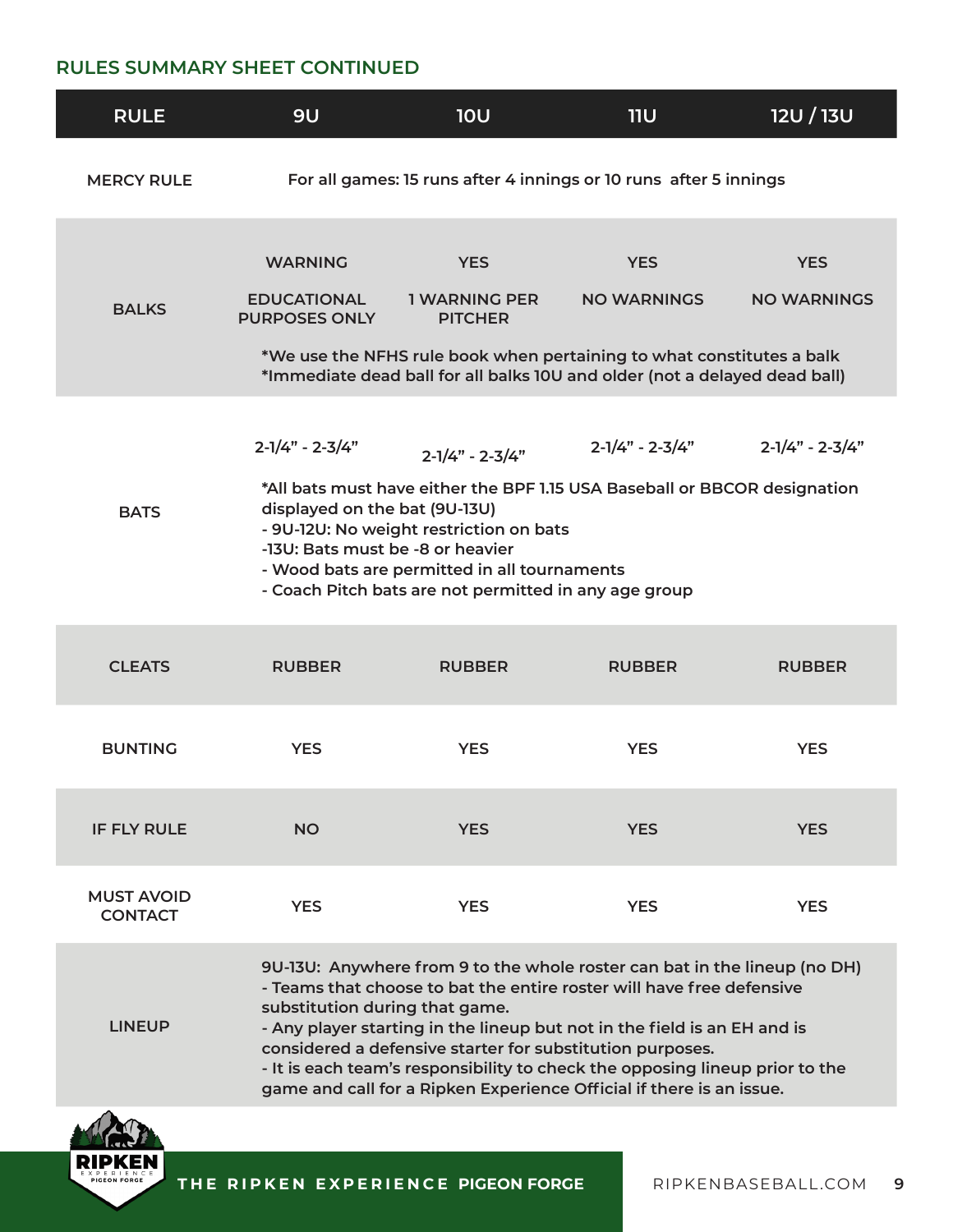# **RULES SUMMARY SHEET CONTINUED**

| <b>RULE</b>                       | <b>9U</b>          | <b>10U</b>                                                                                                                                                                                                                                                                                                                                                                     | <b>11U</b> | <b>12U</b> | <b>13U</b> |
|-----------------------------------|--------------------|--------------------------------------------------------------------------------------------------------------------------------------------------------------------------------------------------------------------------------------------------------------------------------------------------------------------------------------------------------------------------------|------------|------------|------------|
| <b>ROSTERS</b>                    |                    | No limited on player rosters. Up to 4 adults allowed in the dugout. Rosters<br>are locked once a team's first game begins.                                                                                                                                                                                                                                                     |            |            |            |
| <b>RE-ENTRY</b>                   | as pitchers'.      | Starters may be re-entered once, as long as the player occupies the same<br>position in the batting order. Starting pitchers may be re-entered, but not<br>*If a pitcher is removed from the mound and goes to another defensive<br>position, they may not return as a pitcher in that game.                                                                                   |            |            |            |
| <b>COURTESY</b><br><b>RUNNERS</b> |                    | Only for catcher during Week-Long Experiences<br>No courtesty runners during 3 & 4-Game Tournaments                                                                                                                                                                                                                                                                            |            |            |            |
| <b>ON-DECK</b><br><b>BATTERS</b>  | with a helmet on.  | All on-deck batters must stay near their own dugout on the warning track                                                                                                                                                                                                                                                                                                       |            |            |            |
| <b>MOUND VISITS</b>               |                    | Pitcher must be removed on second mound visit in the same inning (all ages)                                                                                                                                                                                                                                                                                                    |            |            |            |
| <b>INTENTIONAL</b><br><b>WALK</b> | (all ages)         | The pitcher no longer has to throw 4 pitches to intentional walk a batter                                                                                                                                                                                                                                                                                                      |            |            |            |
| <b>EJECTIONS</b>                  | rest of the event. | If a manager, coach, or scorekeeper is ejected from a game, they are<br>automatically suspended for the next game with further sanctions<br>possible. If a player is ejected from a game and there is no substitute<br>available, that spot in the lineup will be skipped with no penalty. If a fan<br>or parent is ejected from a game, they will not be allowed back for the |            |            |            |
| <b>INJURIES</b>                   |                    | If a player is injured and no substitute is available, that spot in the lineup<br>will be skipped with no penalty.                                                                                                                                                                                                                                                             |            |            |            |
| <b>SLIDING</b>                    |                    | Head first and feet first slides are allowed.                                                                                                                                                                                                                                                                                                                                  |            |            |            |

\*This sheet represents only a summary of some of The Ripken Experience rules.

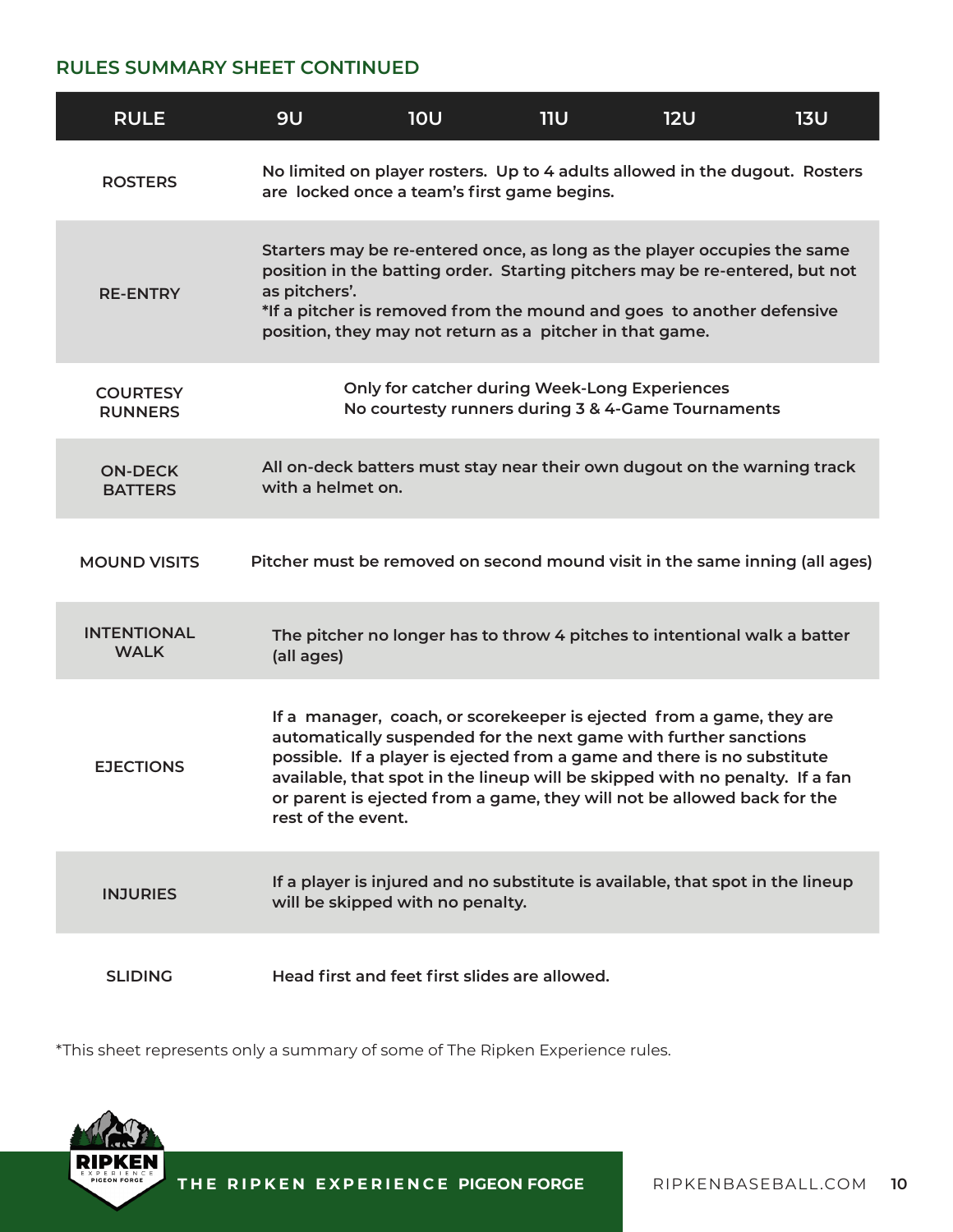# **PITCHING RECOMMENDATIONS FOR YOUTH PLAYERS**

Information from USA Baseball Medical & Safety Advisory Committee with help by the American Sports Medicine Institute, USA Baseball News, Journal of Blomechanics, The American Journal of Sports Medicine (2006), and wwwmib.com/pitch-smart/risk-factors

The following recommendations are not specifically fom Ripken Baseball. We simply compiled the information and encourage each coach/parent to conduct further research and make the best decision for their player. Always consult a physician if you have any concerns.

- Watch for signs of fatigue during a game, during a season, and over the whole year. The American Sports Medicine Institute (ASMI) found that adolescent pitchers who undergo elbow or shoulder surgery are 36 times more likely to have routinely pitched with arm fatigue.
- ASMI found that players who pitched more than 100 Innings In at least one year were 3,5 times more likely to be Injured than those who did not exceed 100 Innings pitched, Every Inning -whether It be during a game or showcase event - should count toward that threshold.
- ASMI also found that pitchers who competed more than 8 months per year were 5 times as likely to suffer an Injury requiring surgery, Pitchers should refrain from throwing for at least 2-3 months per year and avoid competitive pitching for at least 4 months per year.
- Dally, weekly, and annual overuse Is the greatest risk to a youth pitcher's health. Numerous studies have shown that pitchers who throw more pitches per game and those who do not adequately rest between appearances are at an elevated risk of injury, While medical research does not Identify optimal pitch counts, pitch count programs have been shown to reduce the risk of shoulder Injury In Little League Baseball by as much as 50% (Little League, 2011 ), The most Important thing Is to set limits for a pitcher and stick with them throughout the season.
- Pitchers should avoid pitching on consecutive days, If possible, Irrespective of pitch count. According to Yang et al., pitchers who pitched on consecutive days had more than 2,5 times greater risk of experiencing arm pain, compared with pitchers who did not pitch on consecutive days.
- $\cdot$  A pitcher should not also be a catcher for his team as It Is the next most throwing Intensive position and results In far more throws than players at other positions, ASMI found that amateurs who played catcher while not pitching were 2.7 times more likely to suffer a major arm Injury.
- Players who participate on multlple teams at the same time are at an Increased risk of Injury as It makes it more difficult to monitor pitch limits and results In reduced rest.
- Players should be cautious about returning to play after any Injury, A sprained ankle or oblique strain can Imperceptibly affect the player's blomechanlcs, changing the way he throws and putting more stress on his arm.
- While often overlooked, any strength and conditioning program should Include a shoulder and elbow component, Numerous studies have shown that deficits in upper extremity strength and mobility are strongly correlated to serious arm Injuries.
- A showcase can be a terrific opportunity for young players to demonstrate their skills for college coaches and professional scouts, However, pitching In a showcase during the offseason can be particularly hazardous, as It ls difficult to get back to healthy game condition and It also makes It difficult to get sufficient offseason rest, Pitchers should treat these appearances as they would any other game for purposes of dally, weekly, and annual pitch count limits, Furthermore, they should avoid the temptation to overthrow In an attempt to make a favorable Impression.
- While existing research has not consistently shown a strong connection between the curveball and Injuries, Yang et al., found that amateur pitchers who threw curveballs were 1.6 times more likely to experience arm pain while pitching and Lyman et al, found that youth pitchers who throw sliders are 86% more likely to experience elbow pain than those who do not (Lyman et al.. 2002).
- While radar guns do not directly cause harm to a young pitcher, they can Inspire pitchers to throw harder, oftentimes beyond their normal comfort level, In c1n attempt to Impress others, This may create additlonal strain on the arm. Research has linked faster pitch velocity with higher risk of Injury. Pitchers who succeed In the long run at all levels - especially starting pitchers - are the ones who are able to vary speeds for each pitch type, making themselves rnore difficult to hit and also enabling themselves to go deeper In games with less Fatigue and risk of Injury.